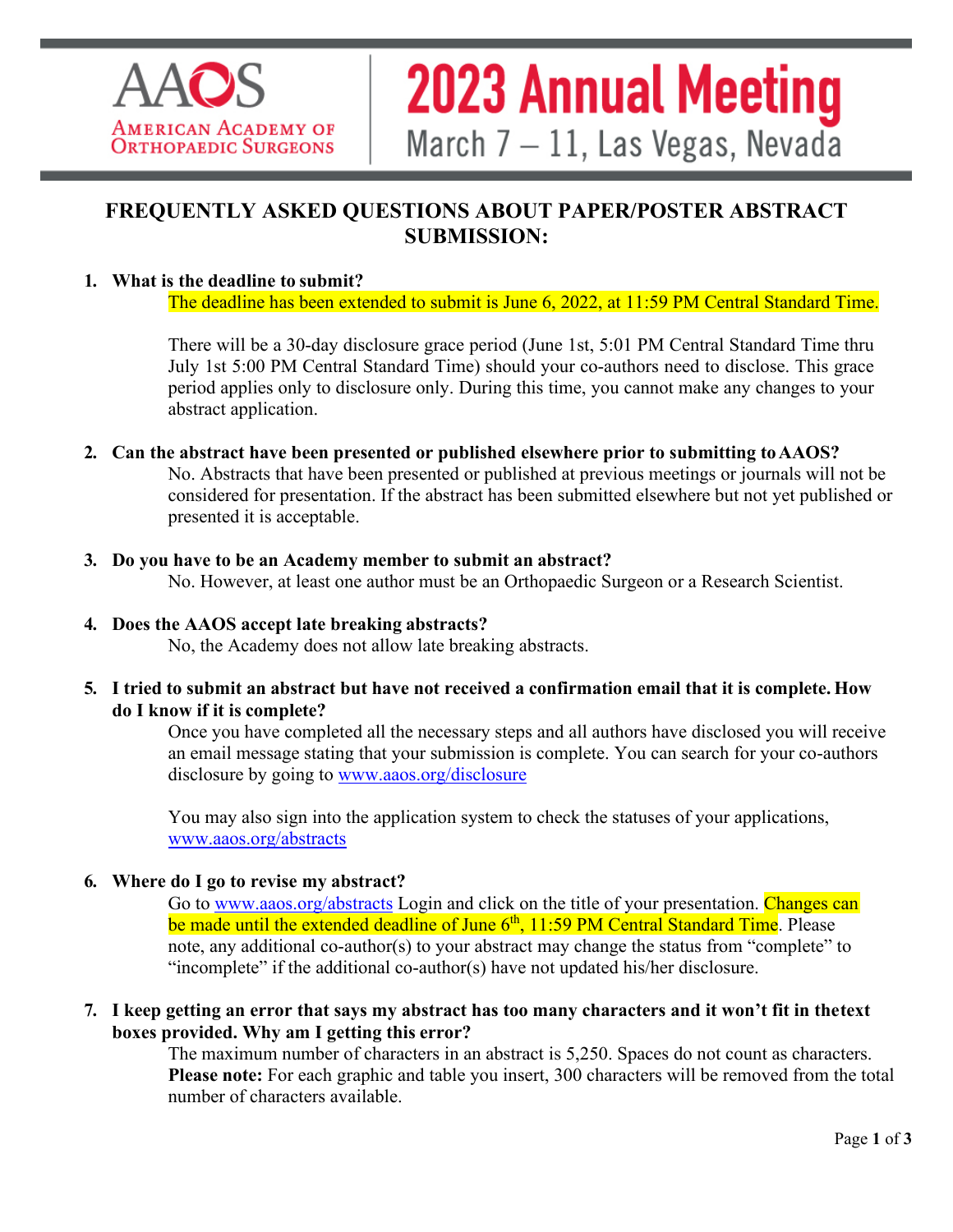

# **2023 Annual Meeting** March  $7-11$ , Las Vegas, Nevada

# **8. Is there a character limit for an abstract submission?**

The maximum number of characters in an abstract is 5,250. Spaces do not count as characters. **Please note:** For each graphic and table you insert, 300 characters will be removed from the total number of characters available.

#### **9. What is a Study Group?**

A study group is a group of participants that consists of 10 or more individuals. If your application has 9 or fewer participants, it is not considered a study group. If you have additional authors, not included in the study group, you may list up to 8 additional authors who are not part of the study group.

#### **10. What is the maximum number of co-authors on an abstract?**

The abstract must have one presenter and can have a maximum of 8 co-authors (9 total).

#### **11. When will I be notified whether my abstract was accepted?**

By September 26th an email will be sent to all presenters of accepted and rejected abstracts. This email will contain the title and paper or poster application number if it was accepted.

#### **12. If my abstract is accepted for presentation, will the format I requested change?**

That is a possibility. The Program Committee will determine the final format (paper or poster) of all accepted abstracts regardless of which box you checked when you submitted the abstract.

#### **13. Once my abstract is accepted, how do I make changes to it or change the presenter?**

You will be able to make changes to the abstract or change the presenter after the abstract is accepted. Instructions will be included with your acceptance letter. **PLEASE NOTE: You cannot add or delete authors after the extended deadline of June 6, 2022.**

#### **14. The purpose of an author's institution.**

The purpose for an individual's institution is to help identify that the submitting author has the correct individual when selecting a co-author. The institution is not shown during the review process or published in any AAOS publications.

#### **15. Is disclosure mandatory when submitting an abstract?**

Yes, all presenters and co-authors must have disclosed in the AAOS disclosure database as of April 1, 2021, or later. **Disclosure is mandatory for each author listed on the abstract.** You [can](http://www.aaos.org/disclosure) [search their disclosure by going to: www.aaos.org/disclosure](http://www.aaos.org/disclosure)